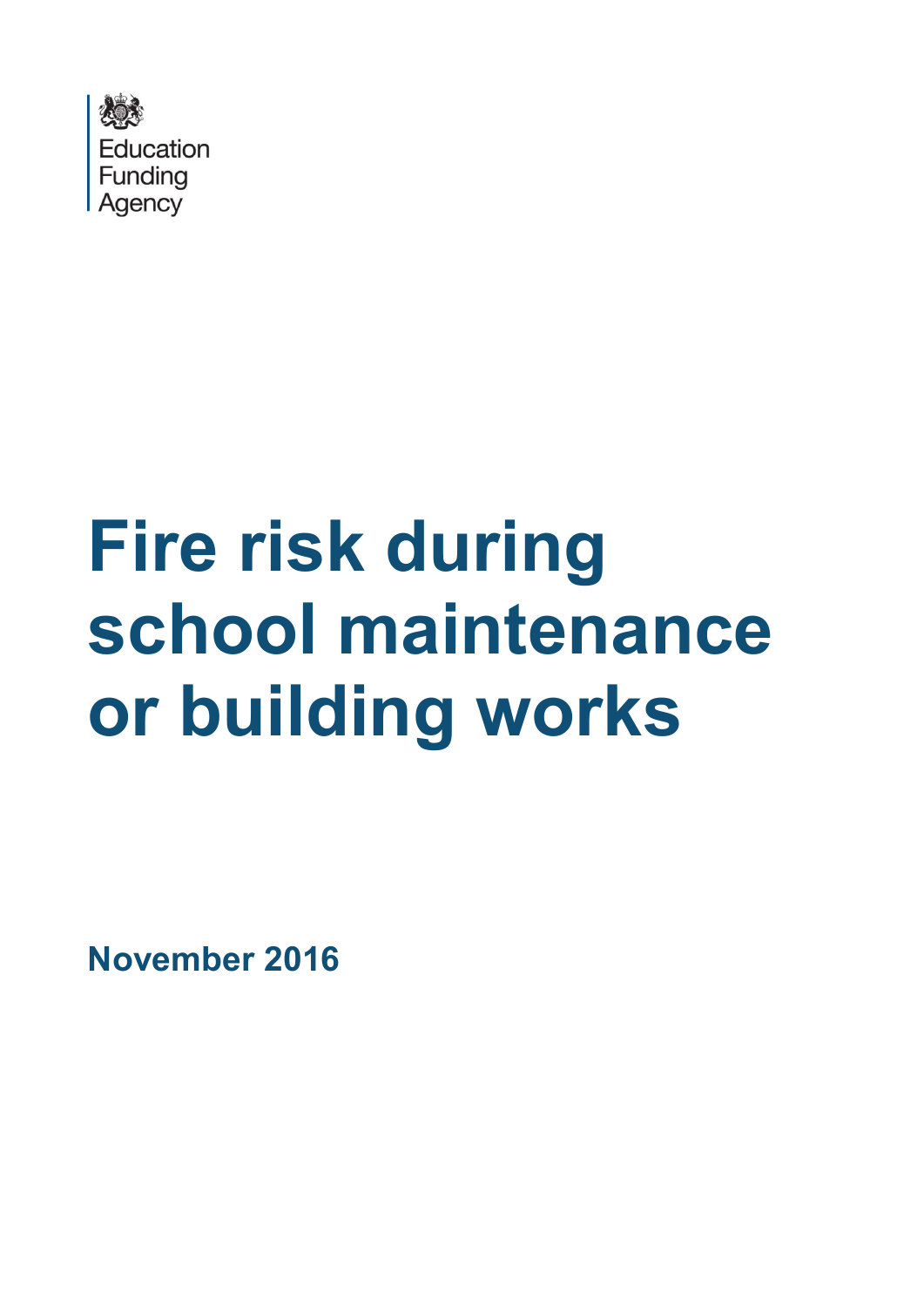# **Contents**

| Construction activity involving hot works    | 3               |
|----------------------------------------------|-----------------|
| Health and Safety support                    | $\overline{4}$  |
| Pre-work action                              | $\overline{4}$  |
| Site setup                                   | $\overline{4}$  |
| Hot works permit to work                     | 5               |
| Permit to work procedure                     | 5               |
| <b>Further details</b>                       | 6               |
| Out of hours working                         | $6\phantom{1}6$ |
| Emergency action                             | 6               |
| Signposting guidance that should be followed | 6               |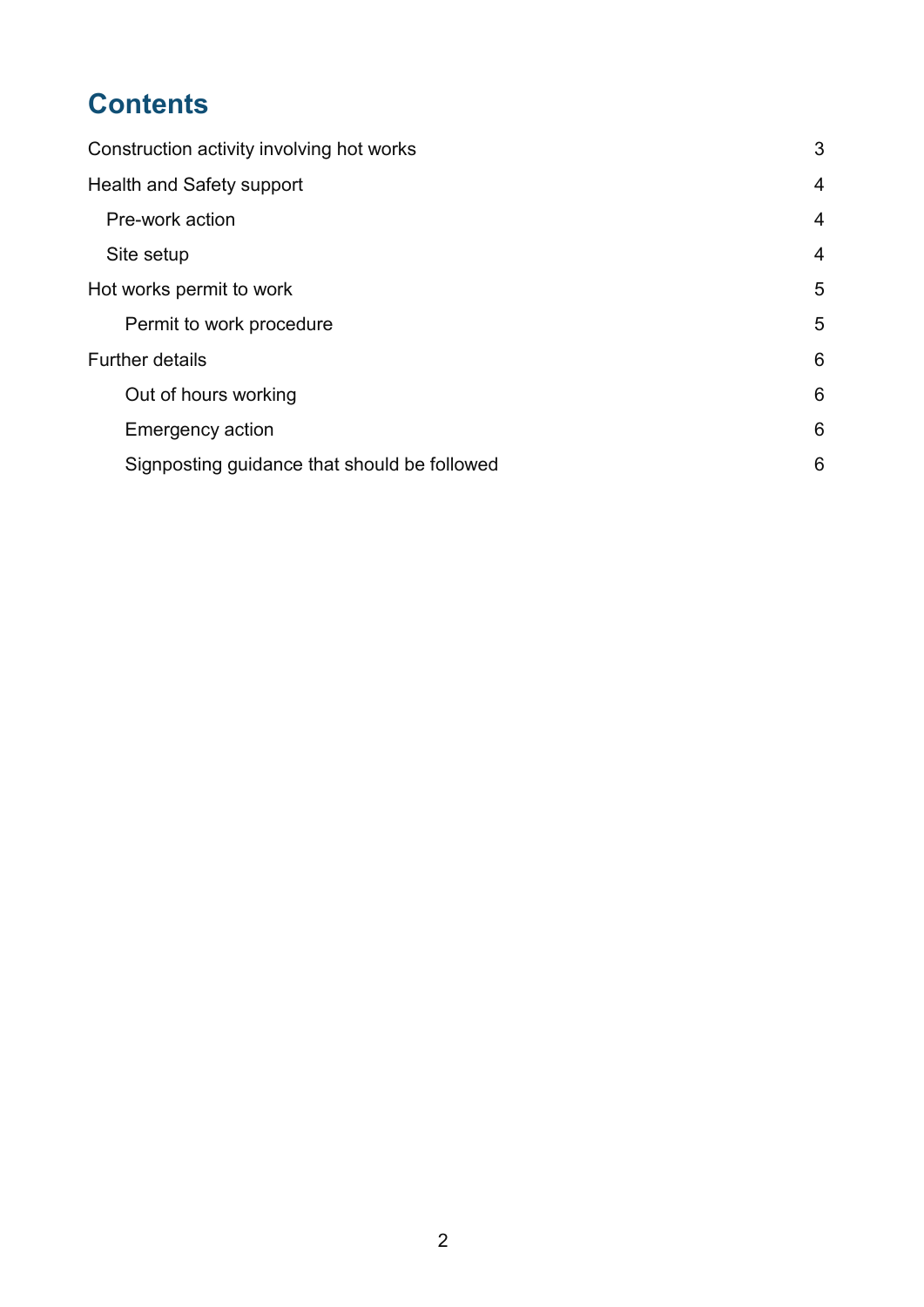## <span id="page-2-0"></span>**Construction activity involving hot works**

Any construction activity involving hot works has the potential to cause a serious fire.

This document is to raise awareness of a school and contractors legal duty. This comes under the Health and Safety at Work etc. Act 1974 and Construction (Design and Management) Regulations 2015. This applies to the fire risks created by the hot work activities of contractors.

Hot works involve many activities including;

- plumbing with the use of heat guns and blow torches
- roofing activities using Liquefied Petroleum Gas (LPG) fuelled torches and bitumen burners.

This document links to the Health and Safety Executive (HSE) website where advice documents can be downloaded for free. Schools should refer to the links to detailed guides on the final page and not only rely on this signposting document.

Any outbreak of fire threatens the safety of those on site including school occupants and those in adjacent properties. Serious fires can lead to a loss of school provision and the need to find safe and suitable alternative accommodation.

Fire can be a hazard in refurbishment and maintenance work when there is a lot of dry timber or where flammable materials such as adhesives, insulating materials and soft furnishings are present.

Roof work is particularly risky due to the dry nature of roof timber and the use of Liquefied Petroleum Gas (LPG) fuelled torches and bitumen burners in close proximity to flammable materials. Fire can travel undetected beneath roof coverings to parts of the roof that are outside the immediate work area. Also fire can smoulder unnoticed and develop some time after the completion of hot works.

Fires can be prevented by careful planning and controlling of the hot works activity. This matter is not for the contractor alone. Responsibility is shared by the school and the contractor under section 2 and 3 of the Health and Safety at Work etc. Act 1974.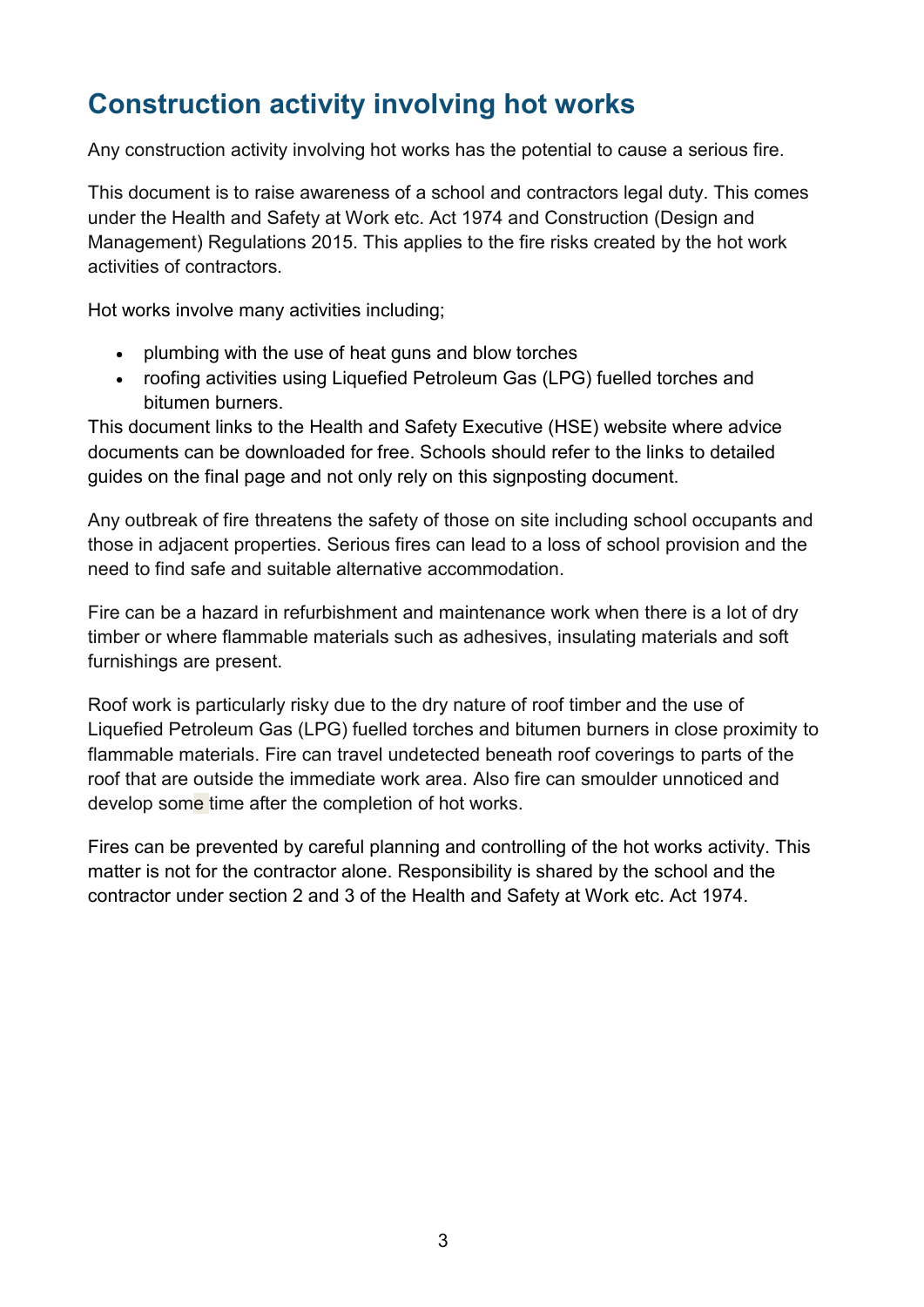# <span id="page-3-0"></span>**Health and Safety support**

When planning construction and/or maintenance activity, the school should consult with their competent health and safety advisor.

## <span id="page-3-1"></span>**Pre-work action**

Before undertaking the work the following basic steps should be taken –

- 1. The school should appoint competent representative(s) who are able to manage/advise on contractor activities. They should have health and safety knowledge sufficient for the work planned. The representative(s) should be available throughout the duration of the contractor's activities.
- 2. Appoint a competent contractor. The contractor should be experienced in the kind of work you are planning and have liability insurance that reflects the risk involved.
- 3. Meet with the contractor and agree the works. The contractor should be asked to explain how they will manage fire risks. The contractor should be expected to explain the site setup, emergency access and egress, protection of the school escape routes, means of identifying fire, means of alerting the school, fighting fire and summoning help.
- 4. The contractor should be able to explain the steps of the hot work activities, the fire risk at each step and the measures to control the risk. This includes the use of permits to work and the mandatory "fire watch" inspection after the cessation of hot working.
- 5. The contractor should produce documents that are specific to your site and work activity. This should include a site and task specific Risk Assessment and Method Statement (RAMS).

## <span id="page-3-2"></span>**Site setup**

The contractor should set up the site as agreed. Any changes should be challenged and should not be agreed where they create uncontrollable fire risks. Means of escape, summoning help and fighting fire should be checked for both the school and the work area.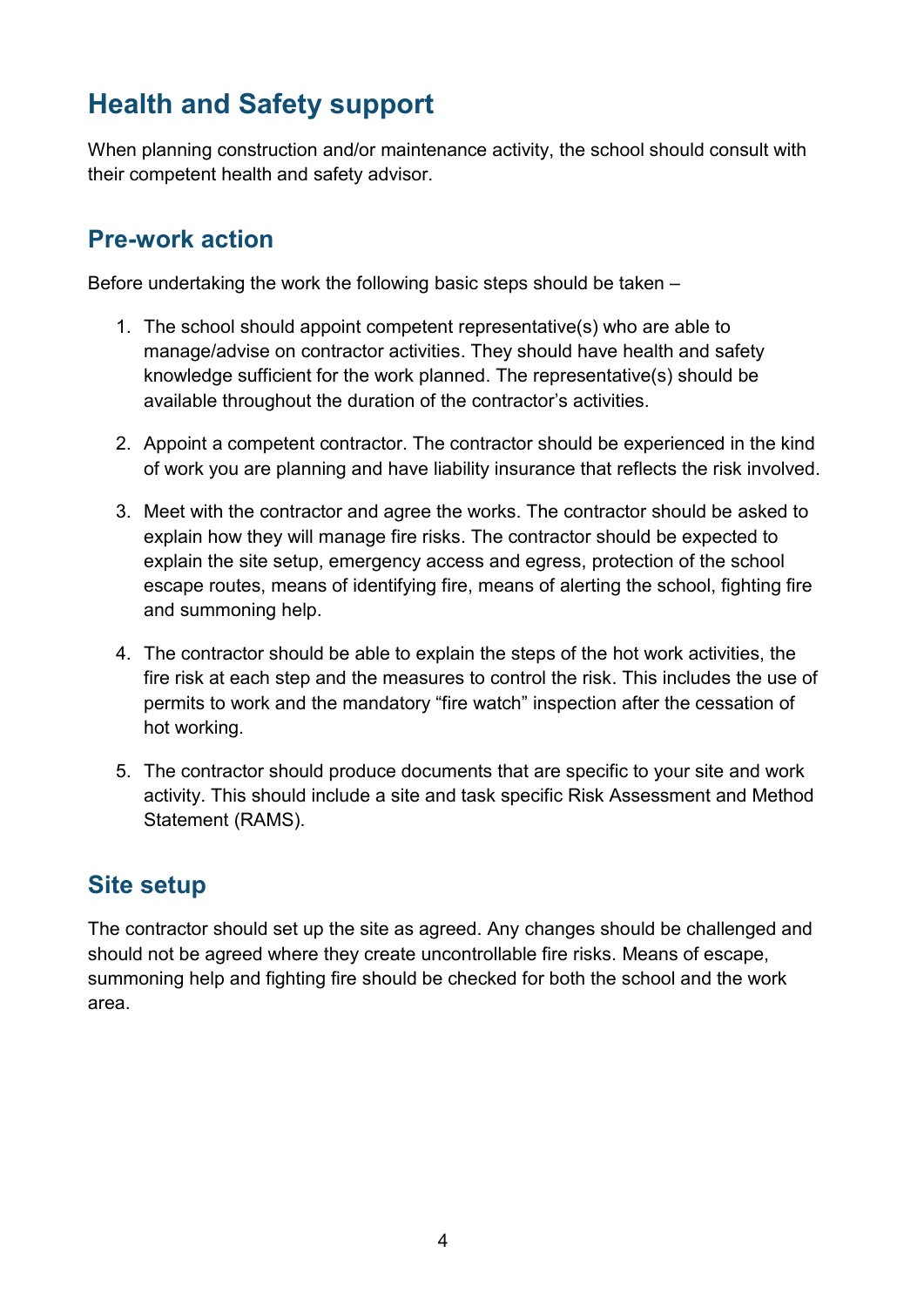## <span id="page-4-0"></span>**Hot works permit to work**

Before hot works commence a permit should be issued by the school to the contractor that details the work and control measures. This permit should be returned to the school by the contractor to sign off after the completion of the post hot works fire watch each day. The school should check to see that works finished at the agreed time to see if the fire watch takes place. A school representative trained to an appropriate level of site safety, appropriately dressed and complying with site safety rules should visit the works area if safe to do so. They should confirm there is no evidence of fire before signing off the permit. A new permit should be issued for each day of hot work activity.

#### <span id="page-4-1"></span>**Permit to work procedure**

A permit to work is a formal management document issued by a responsible person on behalf of the school that authorises the hot works to take place. The school should use its own permit to work procedure. By agreement the school can rely upon the contractor's permit to work procedure where it deals with the risks to the school. The HSE states that permits should contain –

- The location and nature of the hot works
- The proposed time and duration of the hot works
- The permit time limit validity
- The name of the person in control of the activity

The permit should detail the precautions to be taken, including –

- clearing the surrounding area of all loose combustible material
- checking for combustible material on both sides of a wall or partition, where work takes place only on one side;
- having suitable extinguishers at hand and a watch kept for fire during the work and following completion;
- protecting combustible material which cannot be cleared;
- examining the hot work area thoroughly some time after the work has finished (typically this will be at least an hour, but ignition can sometimes occur much later than this – inform the night security guards or onsite staff if present where hot work has been going on and ask them to check these areas); and
- in view of the potential risk, it is a sensible precaution for all hot work to stop by a safe period before the end of the day.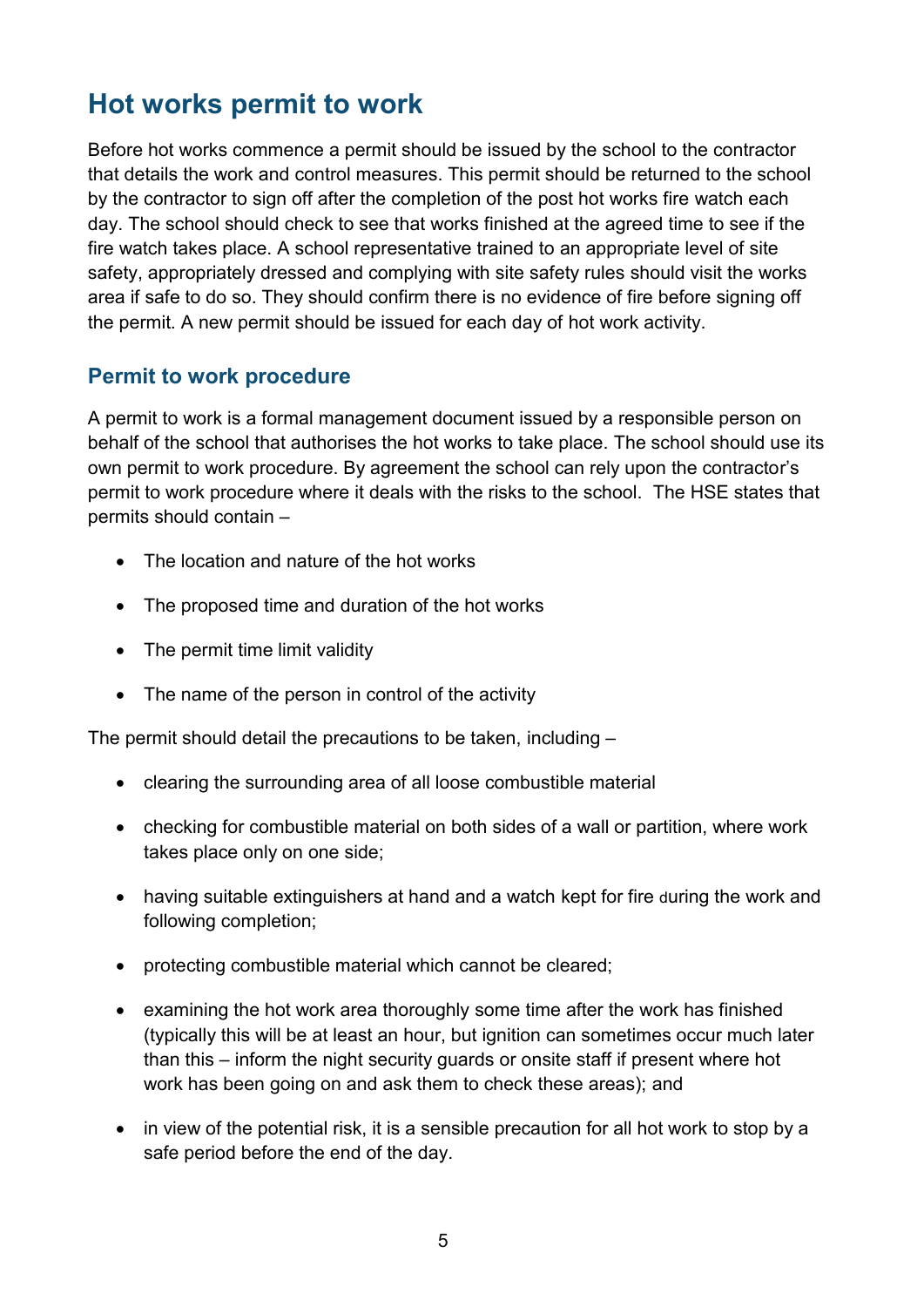# <span id="page-5-0"></span>**Further details**

### <span id="page-5-1"></span>**Out of hours working**

No hot work activities should take place without a school representative being present on site to liaise with the contractor and ensure that agreed systems of work are being followed. This includes the daily issuing of hot work permits and the undertaking of fire watch.

#### <span id="page-5-2"></span>**Emergency action**

In the event of a fire the schools emergency evacuation procedure should be used including summoning the fire service. Contractors should raise the alarm with the school immediately to allow escape and they should also summon the fire service (as well as the school doing so). There should be enough operatives working to allow the school to be informed immediately whilst others tackle the fire if safe to do so.

#### <span id="page-5-3"></span>**Signposting guidance that should be followed**

The school should follow the links to the appropriate documents below at the HSE website [\(www.hse.gov.uk\)](http://www.hse.gov.uk/). Tasks and projects need clear thought and detailed planning with support from your competent health and safety advisor. Information on the relevant subjects can be found by following the links –

- 1. [Fire risks](http://www.hse.gov.uk/construction/safetytopics/processfire.htm)
- 2. [Fire Safety in Construction](http://www.hse.gov.uk/pubns/books/hsg168.htm) (HSG 168)
- 3. [Health and Safety in Construction](http://www.hse.gov.uk/pubns/books/hsg150.htm) (HSG 150)
- 4. [Construction \(Design and Management\) Regulations 2015](http://www.hse.gov.uk/pubns/books/l153.htm) (L153)
- 5. [Contractors](http://www.hse.gov.uk/toolbox/workers/contractors.htm)
- 6. [Managing Contractors -](http://www.hse.gov.uk/pubns/books/hsg159.htm) A guide for employers (HSG159)
- 7. [Get Competent Advice](http://www.hse.gov.uk/business/competent-advice.htm)